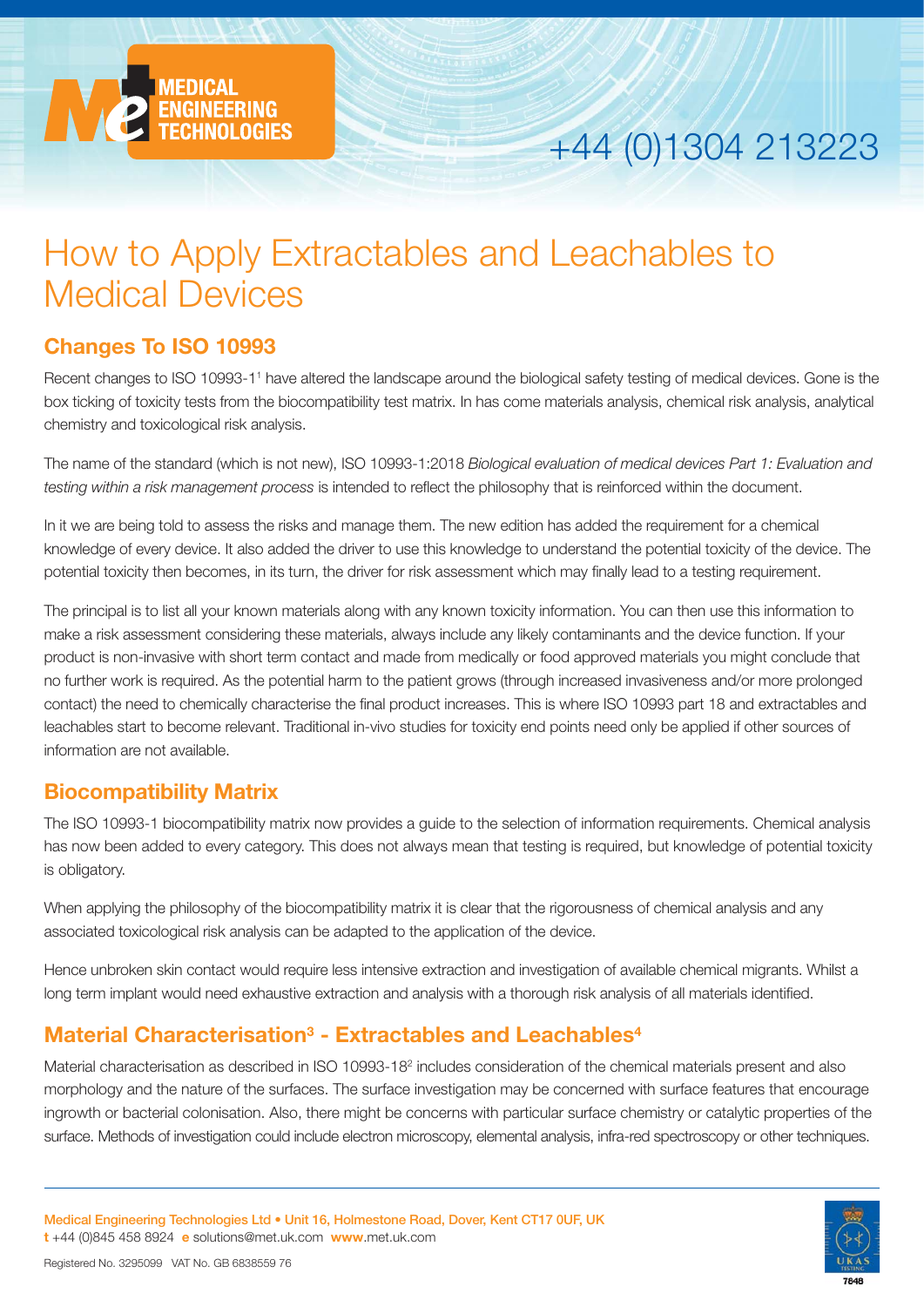| <b>Body Contact</b>                           |                                        |                                           | <b>Testing Required</b>                    |                           |                           |                           |                     |                           |                             |                           |                           |              |                                |                            |                 |
|-----------------------------------------------|----------------------------------------|-------------------------------------------|--------------------------------------------|---------------------------|---------------------------|---------------------------|---------------------|---------------------------|-----------------------------|---------------------------|---------------------------|--------------|--------------------------------|----------------------------|-----------------|
|                                               |                                        | <b>Duration</b><br>Contact<br><b>Days</b> | <b>Characterisation</b><br><b>Chemical</b> | Cytotoxicity              | Sensitisation             | Irritation                | <b>Pyrogenicity</b> | Acute Toxicity            | <b>Subacute</b><br>Toxicity | Sub Chronic<br>Toxicity   | Genotoxicity              | Implantation | Haemocompat-<br><b>Ibility</b> | Chronic<br><b>Toxicity</b> | Carcinogenicity |
| <b>Surface Devices</b>                        | Skin                                   | $\leq$ =1                                 | $\mathsf X$                                | $\mathsf X$               | $\mathsf X$               | $\mathsf X$               |                     |                           |                             |                           |                           |              |                                |                            |                 |
|                                               |                                        | $1 - 30$                                  | $\mathsf X$                                | $\mathsf X$               | X                         | $\boldsymbol{\mathsf{X}}$ |                     |                           |                             |                           |                           |              |                                |                            |                 |
|                                               |                                        | $>30$                                     | $\mathsf X$                                | $\mathsf X$               | $\mathsf X$               | $\mathsf X$               |                     |                           |                             |                           |                           |              |                                |                            |                 |
|                                               | Mucosal<br>Membrane                    | $\leq$ =1                                 | $\mathsf X$                                | $\mathsf X$               | $\mathsf X$               | $\mathsf X$               |                     |                           |                             |                           |                           |              |                                |                            |                 |
|                                               |                                        | $1 - 30$                                  | $\mathsf X$                                | $\mathsf X$               | $\mathsf X$               | $\boldsymbol{\mathsf{X}}$ |                     | $\times$                  | $\mathsf X$                 |                           |                           | $\mathsf X$  |                                |                            |                 |
|                                               |                                        | $>30$                                     | $\mathsf X$                                | $\mathsf X$               | $\mathsf X$               | $\boldsymbol{\mathsf{X}}$ |                     | X                         | X                           | $\times$                  | X                         | $\mathsf X$  |                                | $\mathsf X$                |                 |
|                                               | Breached or<br>compromised<br>surfaces | $\leq$ =1                                 | $\mathsf X$                                | $\mathsf X$               | $\mathsf X$               | $\boldsymbol{\mathsf{X}}$ | $\mathsf X$         | $\mathsf X$               |                             |                           |                           |              |                                |                            |                 |
|                                               |                                        | $1 - 30$                                  | $\mathsf X$                                | X                         | X                         | $\mathsf X$               | X                   | $\mathsf X$               | $\mathsf X$                 |                           |                           | X            |                                |                            |                 |
|                                               |                                        | $>30$                                     | $\mathsf X$                                | $\mathsf X$               | $\mathsf X$               | $\boldsymbol{\mathsf{X}}$ | $\mathsf{X}% _{0}$  | $\boldsymbol{\mathsf{X}}$ | $\mathsf X$                 | $\times$                  | $\mathsf X$               | $\times$     |                                | $\mathsf X$                | $\mathsf X$     |
| Externally<br>Communicating<br><b>Devices</b> | <b>Blood path</b><br>indirect          | $\leq$ =1                                 | $\mathsf X$                                | $\mathsf X$               | $\mathsf X$               | $\mathsf X$               | $\mathsf X$         | $\mathsf X$               |                             |                           |                           |              | $\mathsf X$                    |                            |                 |
|                                               |                                        | $1 - 30$                                  | $\mathsf X$                                | $\mathsf X$               | $\mathsf X$               | $\mathsf X$               | X                   | $\mathsf X$               | $\mathsf X$                 |                           |                           |              | $\mathsf X$                    |                            |                 |
|                                               |                                        | $>30$                                     | $\mathsf X$                                | $\mathsf X$               | X                         | $\boldsymbol{\mathsf{X}}$ | X                   | $\mathsf X$               | $\mathsf X$                 | $\times$                  | $\mathsf X$               | $\mathsf X$  | $\mathsf X$                    | $\mathsf X$                | $\mathsf X$     |
|                                               | Tissue, Bone,<br>Dentin                | $\leq$ =1                                 | $\mathsf X$                                | $\mathsf X$               | X                         | $\mathsf X$               | $\mathsf X$         | $\mathsf X$               |                             |                           |                           |              |                                |                            |                 |
|                                               |                                        | $1 - 30$                                  | $\mathsf X$                                | $\mathsf X$               | X                         | X                         | $\times$            | $\mathsf X$               | $\mathsf X$                 |                           | $\mathsf X$               | $\mathsf X$  |                                |                            |                 |
|                                               |                                        | $>30$                                     | $\mathsf X$                                | $\mathsf X$               | $\mathsf X$               | X                         | $\mathsf X$         | $\mathsf X$               | $\mathsf X$                 | $\mathsf X$               | X                         | $\mathsf X$  |                                | $\mathsf X$                | $\mathsf X$     |
|                                               | Circulation<br>blood                   | $\leq$ =1                                 | $\mathsf X$                                | $\mathsf X$               | $\mathsf X$               | $\mathsf X$               | $\mathsf X$         | $\mathsf X$               |                             |                           | $\mathsf X$               |              | $\mathsf X$                    |                            |                 |
|                                               |                                        | $1 - 30$                                  | X                                          | X                         | X                         | X                         | X                   | X                         | X                           |                           | X                         | $\mathsf X$  | X                              |                            |                 |
|                                               |                                        | $>30$                                     | $\mathsf X$                                | $\mathsf X$               | X                         | $\mathsf X$               | $\mathsf X$         | $\mathsf X$               | $\boldsymbol{\mathsf{X}}$   | $\boldsymbol{\mathsf{X}}$ | $\mathsf X$               | X            | $\mathsf X$                    | $\mathsf X$                | $\mathsf X$     |
| <b>Implant Devices</b>                        | Tissue, Bone                           | $\leq$ =1                                 | X                                          | X                         | X                         | X                         | $\times$            | $\mathsf X$               |                             |                           |                           |              |                                |                            |                 |
|                                               |                                        | $1 - 30$                                  | $\mathsf X$                                | $\mathsf X$               | $\mathsf X$               | $\mathsf X$               | $\mathsf X$         | $\mathsf X$               | X                           |                           | $\mathsf X$               | $\mathsf X$  | $\boldsymbol{\mathsf{X}}$      |                            |                 |
|                                               |                                        | $>30$                                     | $\mathsf X$                                | $\mathsf X$               | X                         | $\mathsf X$               | $\mathsf X$         | $\mathsf X$               | $\mathsf X$                 | $\mathsf X$               | X                         | $\mathsf X$  |                                | $\mathsf X$                | $\mathsf X$     |
|                                               | <b>Blood</b>                           | $\leq$ =1                                 | $\mathsf X$                                | $\mathsf X$               | $\mathsf X$               | $\mathsf X$               | $\mathsf X$         | $\mathsf X$               |                             |                           | $\mathsf X$               | $\mathsf X$  | $\mathsf X$                    |                            |                 |
|                                               |                                        | $1 - 30$                                  | $\mathsf X$                                | $\mathsf X$               | X                         | $\boldsymbol{\mathsf{X}}$ | X                   | X                         | X                           |                           | X                         | X            | $\boldsymbol{\mathsf{X}}$      |                            |                 |
|                                               |                                        | $>30$                                     | $\mathsf X$                                | $\boldsymbol{\mathsf{X}}$ | $\boldsymbol{\mathsf{X}}$ | $\boldsymbol{\mathsf{X}}$ | X                   | X                         | $\mathsf X$                 | $\mathsf X$               | $\boldsymbol{\mathsf{X}}$ | $\mathsf X$  | $\mathsf X$                    | $\mathsf X$                | $\mathsf X$     |

The primary study will always be an investigation of materials released from the medical device in use. This is also the idea that was used in the traditional testing, using extracts from device in *in-vivo* testing. In chemical analysis this is often described as an extractables and leachables study. The requirement for the assessment of migrating materials from a pharmaceutical container is fairly clearly defined, for medical devices we return to the standards and the risk analyses.

The leachables are described in ISO 10993-175 as 'released constituents that potentially contact the individual during clinical use'. The extractables include additional entities that can be forced out of the materials of construction, in the ISO 10993-17 definition 'constituents that can be extracted in the laboratory'. The reason for identifying and quantifying the extractables, in pharmaceutical container studies, is that there is a risk of them transferring into the formulation at some point during its storage. Similarly the reason for examining extractables in medical devices is that they might become leachable at some point during the device's lifetime.

When designing a study it should be borne in mind that there may be multiple chemicals in the production process (mould

release, processing and machinery oils, solvents, UV or other adhesives). Also, many of the specified materials (particularly plastics and adhesives) may contain undeclared additives including: activators/ accelerators, catalysts, colours or enhancers, lubricants, scratch protection, side reaction products, residual monomers, UV or other stabilisers… the list is long.

The leachables concept transfers quite well to medical devices. The adhesive on ECG electrodes has only dry skin contact. The 'in use leachables' are only those materials that could transfer to the skin over the period of a few days. If the electrode is replaced after three days, the patient is subjected to a new dose of leachables. The idea of forcing extractables from the electrode is not very useful here. However for a long term cerebral implant there is a possibility of chemicals which are more difficult to extract migrating into the patient. Here the concept of 'simulated use' leachables is introduced. Clearly it is not possible to wait for many years for the extractable to migrate into solution for analysis.

ISO 10993-126 gives us the extraction conditions (area to volume ratio, time and temperature, solvent polarity), but may not go far enough for more invasive devices.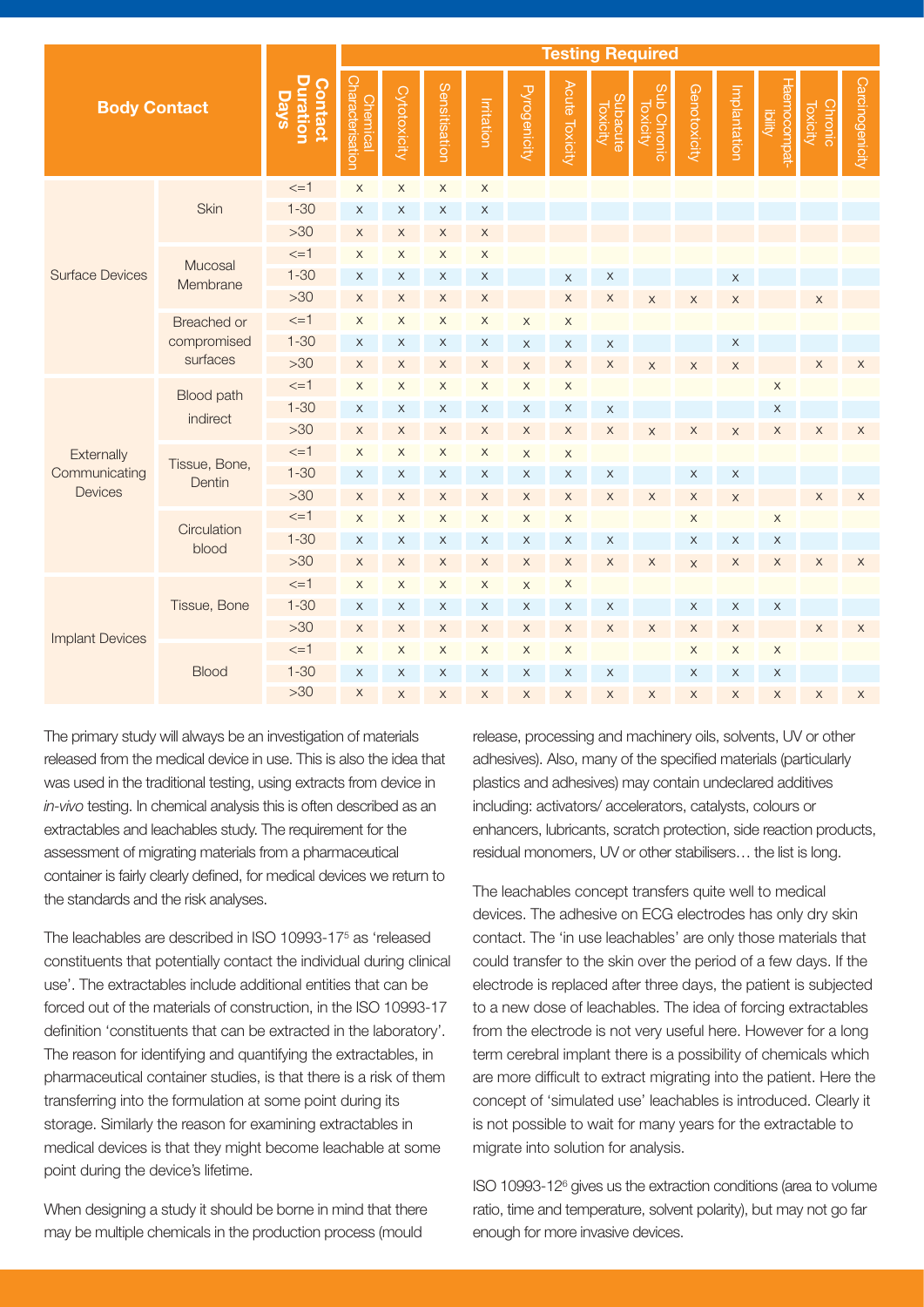Therefore forced extraction is used, the strength of which (whilst being based in ISO 10993-12) can be adjusted according to the environment and duration of use. Hence, 'simulated use extract'. As we go up the invasiveness scale we increase the strength of the solvents and consider increasing the extraction times and temperatures. Consider because we are only interested in materials that will be present in use not degradation products produced in the extraction process.

## **Selection of Extractable and Leachable Analysis According to Patient Contact**

Following the above review it is logical to allocate different levels of analysis to meet the needs of the biocompatibility matrix. (A brief description of the analytical methods is given at the end of this document).

### **Level 1 - Medical Device Transient Contact**

- Is suitable for surface contacting devices with transient or short term use.
- **Initial gathering of chemical data**
- Two extraction polarities, 37° C for 72 hours.
- **Analysed according to standard protocols**
- **Analyses GFAAF, GC-MS, HPLC-MS**
- **Phthalate reference standard only**
- Toxicological risk analysis only if unexpected materials of concern found.

### **Level 2 - Medical Device Prolonged or Invasive Contact**

- **Is suitable for medium risk devices.**
- **Initial gathering of chemical data**
- **Material review**
- $\blacksquare$  Two extraction polarities, 50 $^{\circ}$  C for 72 hours.
- **Analysed according to standard protocols with method** verification
- **Phthalate reference standard, plus any substances** referenced in material review
- ICP-MS, GC-MS, GC/HS-MS, HPLC-MS
- **T** Toxicological Risk Analysis

#### **Level 3 - Medical Device Permanent Contact**

- **Implant and repeat use devices.**
- Comprehensive gathering of chemical data MET
- **Material review and risk analysis**
- Specific study design and protocol using validated methods
- **Method development if required.**
- Include comparative standards for materials of concern
- $\blacksquare$  Three extraction polarities, 50 $^{\circ}$  C for 72 hours plus exhaustive or special extraction, sample concentration.
- Reference standards as specified in material review
- May include degradation studies (ISO 10093-13)
- **IN ICP-MS/AAF, GC/HS-MS, GC-MS, LC-MS, LC-TOF.**
- **T** Toxicological Risk Analysis

#### **Table 1 – Standard surface areas and extract liquid volumes**

| <b>Thickness mm</b>                                           | <b>Extraction Ratio (surface area)</b><br>or mass/volume) $\pm 10\%$ | <b>Examples of Forms of</b><br><b>Materials</b>       |
|---------------------------------------------------------------|----------------------------------------------------------------------|-------------------------------------------------------|
| < 0.5                                                         | $6 \text{ cm}^2/\text{ml}$                                           | Film, sheet, tubing wall                              |
| $0.5$ to 1.5                                                  | $3 \text{ cm}^2/\text{ml}$                                           | Tubing wall, slab, small moulded items                |
| >1,0                                                          | $3 \text{ cm}^2/\text{ml}$                                           | Larger moulded items                                  |
| >1.0                                                          | $1,25$ cm <sup>2</sup> /ml                                           | Elastometric closures                                 |
| Irregularly shaped solid devices                              | $0,2$ g/ml                                                           | Powder, pellets, foam, non-absorbent<br>moulded items |
| Irregularly shaped porous devices (low-<br>density materials) | $0,1$ g/ml                                                           | Membrane textiles                                     |

Note: While there are no standardised methods available at present for testing absorbents and hydrocolloids, a suggested protocol is as follows:

- $\blacksquare$  determine the volume of extraction vehicle that each 1,0 g or 1,0 cm<sup>2</sup> of material absorbs
- $\blacksquare$  then, in performing the material extraction, add this additional volume to each 1,0 g or 1,0 cm<sup>2</sup> in an extraction mixture

## **Table 2 – Standard Extraction Conditions (ISO 10993-12)**

| Temperature      | <b>Extraction Time</b> |
|------------------|------------------------|
| $(37 \pm 1)$ °C  | $72 \pm 2$ hours       |
| $(50 \pm 2) °C$  | $72 \pm 2$ hours       |
| $(70 \pm 2) °C$  | $24 \pm 2$ hours       |
| $(121 \pm 2) °C$ | $1 \pm 0.1$ hours      |